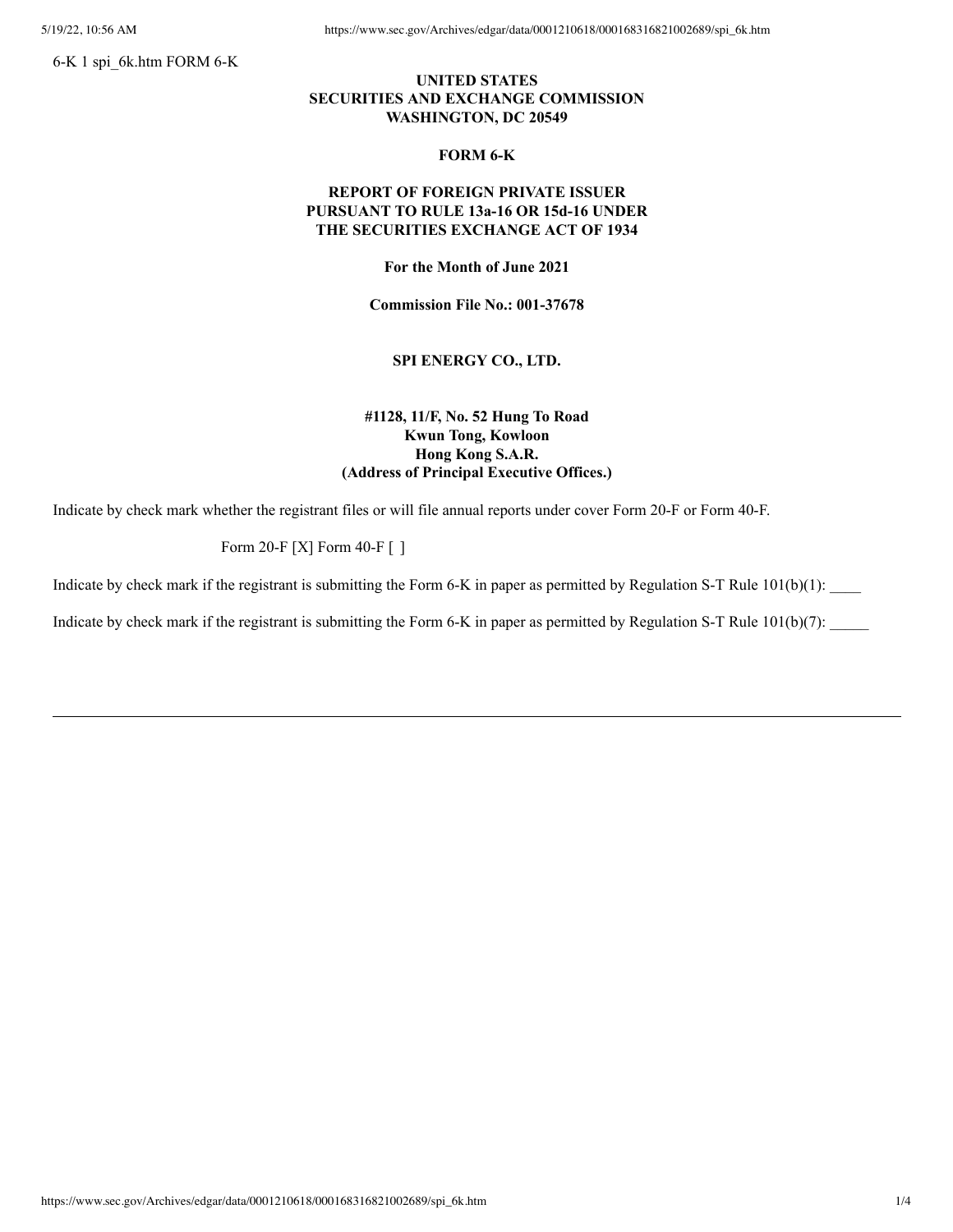# **Other Information**

On June 24, 2021, the registrant announced its appointment of new Chief Financial Officer. A copy of the press release is attached hereto as exhibit 99.1.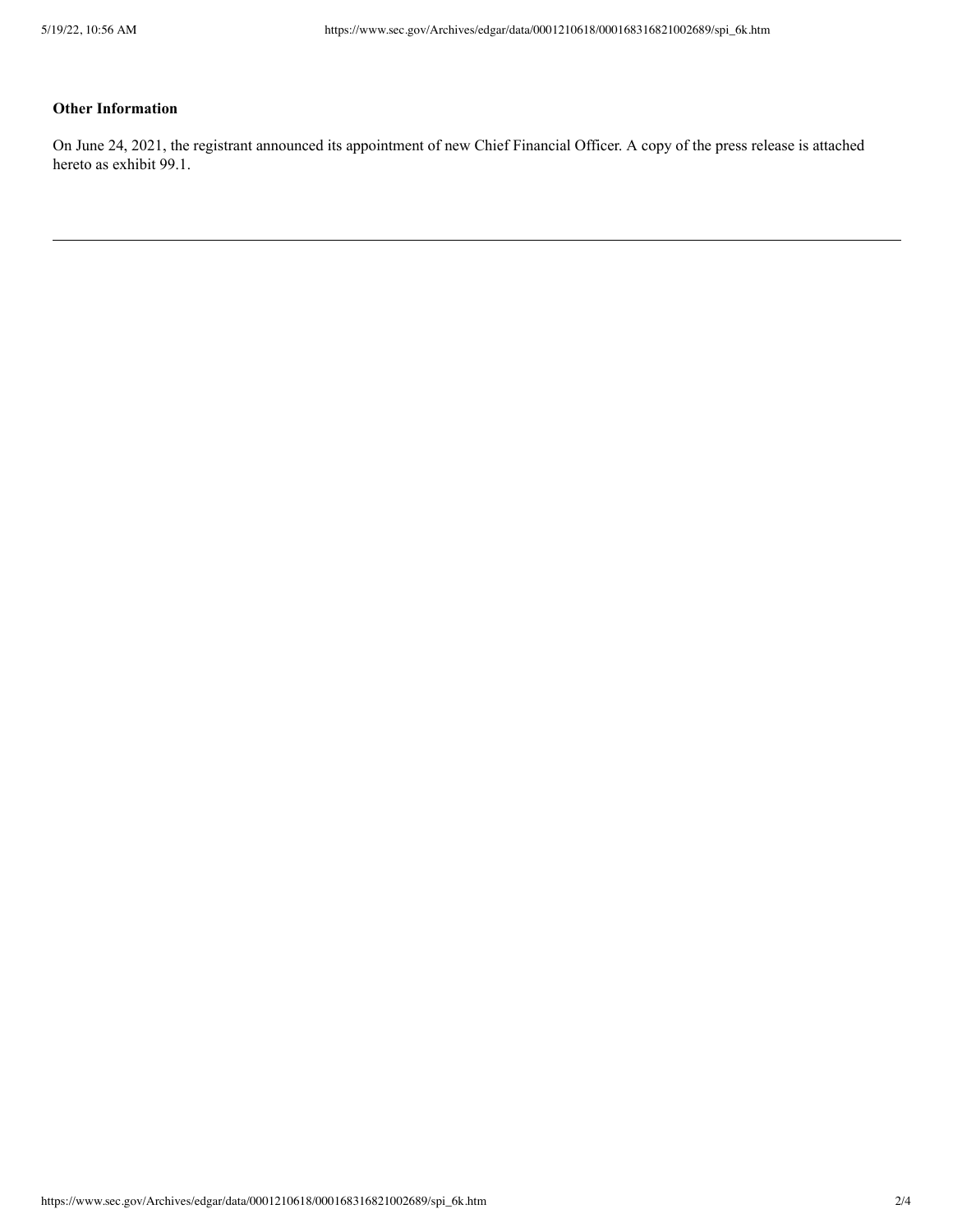### **EXHIBIT INDEX**

**Exhibit No. Description**<br>99.1 **Press Release, dated June 24, 2021 Description** 

Press [Release,](https://www.sec.gov/Archives/edgar/data/0001210618/000168316821002689/spi_6k-ex9901.htm) dated June 24, 2021